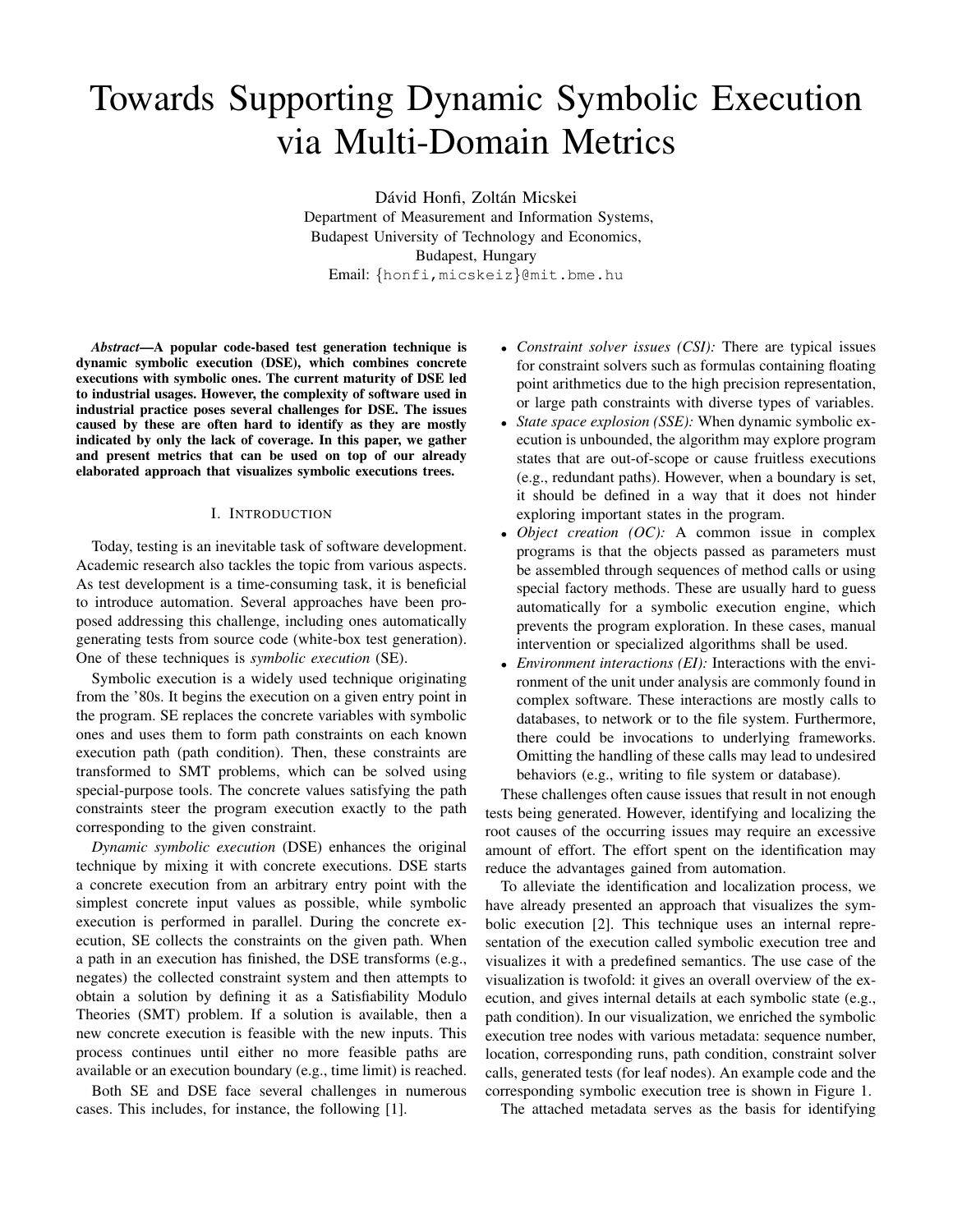

<span id="page-1-0"></span>Fig. 1. A simple method and the corresponding symbolic execution tree extracted from SEViz. The green leaves indicate passing generated tests, while the red leaf shows a test generated for the path, which raises an exception.

the issues of the test generation process. However, in a wider focus area, there is a large number of other metrics that can be attached to a symbolic execution tree. These metrics can be obtained from related domains (e.g., source codes, graphs). With the additional metrics attached, a symbolic execution tree may be more capable of indicating root causes of challenging issues. Moreover, the data obtained for the metrics can be used for recommendations and predictions.

The goal of this paper is to gather from literature, present and describe valuable metrics attached to symbolic execution trees. The metrics we set out to present are obtained from various sources and domains to improve diversity. Furthermore, another goal in the paper is to present the applicability of the metrics on an artificial example.

The rest of the paper is organized as follows. In Section [II](#page-1-1) we present the collected metrics in detail including their original domains. Section [III](#page-2-0) shows examples on how to support test generation and identify issues using the gathered metrics. Section [IV](#page-3-2) discusses the related work, while Section [V](#page-3-3) concludes our contributions.

## II. METRIC SELECTION

<span id="page-1-1"></span>Source. To gain an overview of what metrics can be attached to a symbolic execution tree, we defined four categories from related domains of dynamic symbolic execution-based test generation. For each of the categories, we searched for survey papers that collect the most important and widely-used metrics in their domains. The domains we selected are source code, dynamic symbolic execution, tests, and graphs.

Context. In this paper, we select and detail four most relevant metrics for each category. Also, we provide indications on which metric could be influenced by the issues stated before and vice versa (denoted with the abbreviation of the issue). Albeit the selected metrics could be used as standalone indicators for issue prediction, our paper only focuses on using them for extending symbolic execution trees to perform postanalysis. We defined three *locations*, where a metric can be attached to a symbolic execution tree. We indicate these next to the name of the metric.

- Nodes (N): A node in a symbolic execution tree represents a program state. Each node is mapped to a given location of the program (as a basic block).
- Paths (P): A path is a sequence of nodes in the SE tree that represents a corresponding execution.

• Exploration (E): The exploration refers to the set of all the paths that have been executed. Basically, this is the whole symbolic execution tree.

Selection. We defined the selection criterion of the metrics based on two dimensions: 1) challenges occurring in dynamic symbolic execution and 2) locations where a metric can be placed in a symbolic execution tree. Each of the examined metrics was labeled with values from these dimensions. The defined coverage criterion requires to cover all the combinations of the *locations-challenges* dimensions with at least one metric. The labeling was based on our experiences and intuitions regarding with symbolic execution trees [\[2\]](#page-3-1).

## *A. Static code-based metrics (SC)*

The domain of source code can be viewed from various aspects, e.g., abstract representations like abstract syntax trees of control-flow graphs. We obtained the source code metrics from two papers. One of them is a study conducted to extract characteristics of 147 open-source Java projects [\[3\]](#page-3-4), while the other compares programmer opinions to complexity [\[4\]](#page-3-5).

*1) Lines of Code [E][SSE]:* The LoC is a textual metric of the source code measuring the number of lines. A very large program with many modules interacting with each other could lead to huge path constraints causing constraint solvers to fail.

*2) Cyclomatic complexity [E][CSI, SSE]:* CC is a metric that indicates the number of linearly independent paths in the source code. The number of these paths are derived from the control-flow graph (CFG) of the program. Large CC could indicate the presence of loops that would yield large path conditions and search space. Both hinder constraint solvers.

*3) Halstead's difficulty [E][CSI, SSE]:* The metric is sometimes called the error-proneness, which is regarding with the number of unique operators and operands in the code. Both the operators and operands are usually expanding the search space that the DSE interpreter must explore.

*4) Number of method calls [N, P, E][SSE, EI]:* This metric is an indicator how many calls are performed to any other methods (e.g., to other classes, libraries, environment). The larger the number of external method calls, the higher the probability of environment accessing issues for DSE. Obviously, if there are other, additional methods to explore, the search space also grows.

#### *B. Dynamic symbolic execution metrics (SE)*

In dynamic symbolic execution, one of the key concepts is the path condition that is solved by constraint solvers on each path [\[3\]](#page-3-4). Also, an important feature of the explored paths is the variety of instructions found along each path [\[5\]](#page-3-6).

*1) Path condition length [N,P][CSI, OC]:* Represents the length of the constraint system collected on an execution path (sum of variables and operators used). Note that this metric does not care about the repeated use of the same variable, constant or operator.

*2) Number of variables in path condition [N,P][CSI]:* The metric measures the number of distinct variables in the path condition. This represents how dependent is the outcome of the execution path on the symbolic variables.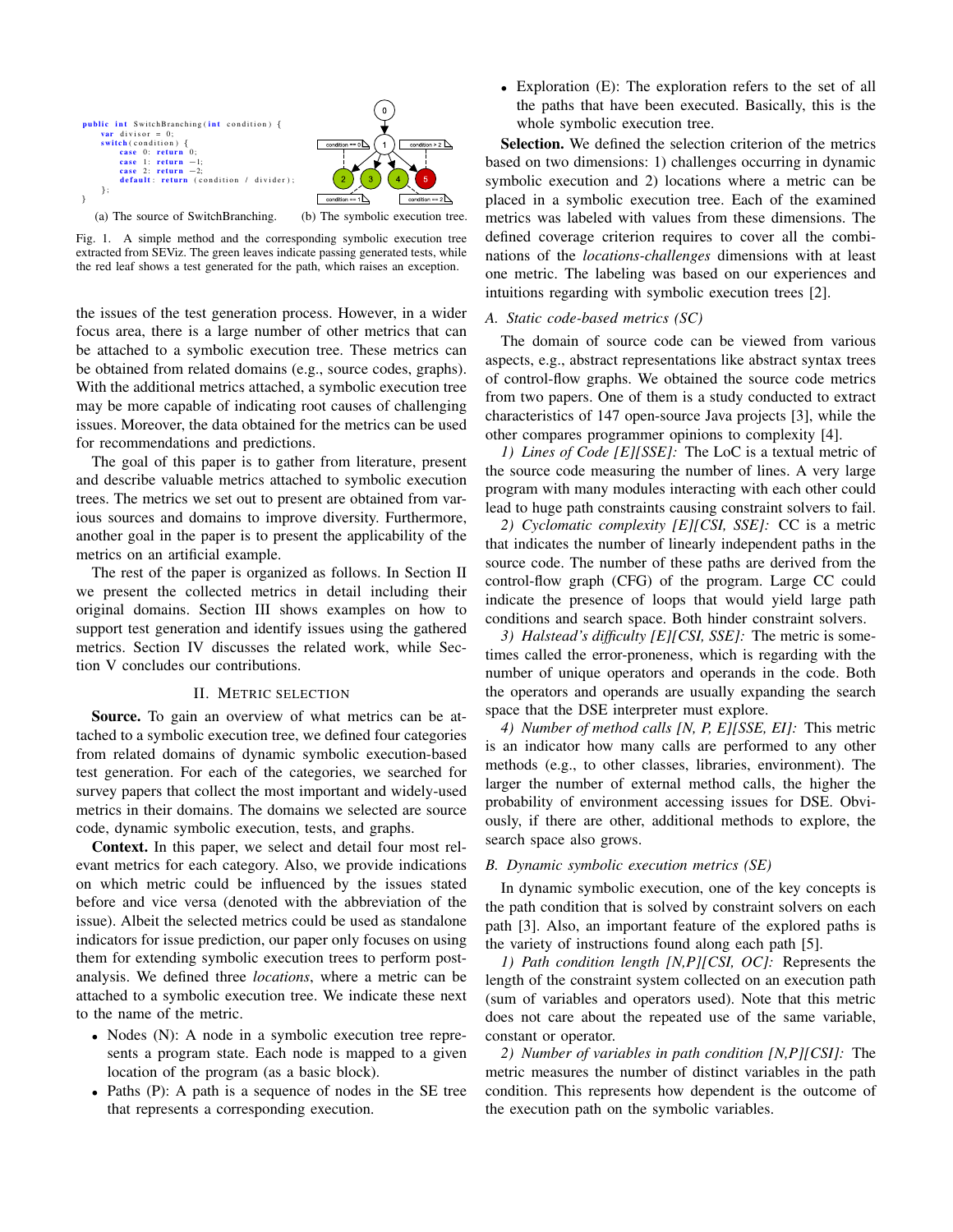<span id="page-2-2"></span>*3) Number of constants in path condition [N,P][CSI, OC]:* The metric measures the number of distinct constants in the path condition including all data types that support constants. This denotes how restrictive is the program code in the given path on the variables.

*4) Path description vector [P][SSE, EI]:* An executed path can be represented as a sequence of interpreted basic blocks. Each basic block contains a given number of low-level instructions, which can be represented using an occurrence vector with a fixed length (based on the number of possible instruction types on the given platform). Then, for each path, a feature matrix can be assembled using the occurrence vectors obtained along the path. This matrix represents the covered program features on the given path [\[5\]](#page-3-6).

#### *C. Generated test metrics (GT)*

At each leaf node of the symbolic execution tree, a test case can be derived that executes the corresponding path, which ends in that node. When a test case is produced, the characteristics of the test (regarding with the inputs, actions and expectations) may give overview of the given path about what is performed along [\[6\]](#page-3-7), [\[7\]](#page-3-8).

*1) Number of assertions [P][SSE, OC, EI]:* This metric tells how many assertions are found in the given generated tests. If there are too many, then the test may be too specific, which could cause false positive outcomes and could lead to Assertion Roulette [\[8\]](#page-3-9). On the contrary, if there are few assertions, then it could mean that the test case is too permissive and may omit to check important behaviors. This issue is usually caused by a problem in the DSE engine about what observed behaviors to check.

*2) Number of different types of assertions [P][SSE, OC, EI]:* It measures the variety of assertions in a generated test. It may indicate that the single test case is checking multiple behaviors. However, a high number for this metric may indicate that the test is too specific. This is usually caused by an issue on observing the behavior of the program.

<span id="page-2-3"></span>*3) Lines of test code [P][OC]:* The length of the test code is usually a good indicator of its complexity. Too long tests may hinder easy understanding, or it could contain unwanted setups or assertions. Long tests may also indicate that the dynamic symbolic execution engine was only able to setup the test environment in an unusual or unnecessary way.

*4) Number of constants in test code [P][CSI, SSE]:* The metric measures the number of constant values that the dynamic symbolic execution engine was able to generate into the code. If there is a value, it means that the algorithm was able to discover and parse it from a given basic code block. A large number of constants in the code usually yields wrongly handled unbounded loops in the program.

#### *D. Generic graph metrics (GG)*

It is typical to apply general metrics for a wide variety of graphs across several domains. This is the case for software engineering as well [\[9\]](#page-3-10). The most common abstract representation of a program is its control-flow graph that is

by definition contains the possible execution paths between the basic code blocks in the program. However, to our best knowledge, there is no study, which maps these general graph metrics to symbolic execution trees.

<span id="page-2-4"></span>*1) Average branching factor [E][CSI, SSE, OC]:* Let graph G be the symbolic execution tree with a set of vertices  $V(G)$ . We define the branching factor  $d_+(v)$  for each node  $v \in V(G)$ as its number of outgoing edges. The overall metric for the whole tree is an average calculated as  $\frac{1}{|V(G)|} * \sum_{n=1}^{\infty}$  $\sum_{v \in V(G)} d_+(v).$ If a symbolic execution tree has a low branching factor, it

could reveal that the constraint solver faced issues during the solution of complicated path conditions. High branching factor could indicate the presence of unbounded loops.

*2) Height of tree [E][SSE]:* The height of a tree is given by the length of the longest path selected out of all possible paths from the root to a leaf. A suspiciously deep symbolic execution tree may indicate that the dynamic symbolic execution engine was not able to appropriately handle bounds of execution.

*3) Number of leaves [E][SSE]:* The number of leaves in a tree provides a way to determine its width. As a leaf node represents the end of an execution path, we use this metric to decide how many tests could have been generated. The metric should be used in strong cooperation with others (e.g., test outcomes, branching factor).

*4) Diameter of the tree [E][SSE]:* To determine the diameter of a symbolic execution tree, we temporarily remove the directions of edges and calculate the longest path available among all of the node pairs. From the longest paths between all of the node pairs, we select longest one to indicate the diameter of the whole tree. If the diameter of a symbolic execution tree is unusually large, it may yield that search space is too huge for the engine and must be handled properly.

In Table [I](#page-2-1) we summarize the coverage of the metrics on both of the defined dimensions. It can be seen that although the coverage criterion has been fulfilled, yet there are some fields, which have a smaller amount of associated metrics (e.g., object creation issue identification on node level).

<span id="page-2-1"></span>TABLE I SUMMARIZING TABLE OF METRIC COVERAGE OF THE TWO DIMENSIONS DEFINED (LOCATION-CHALLENGE).

|   | <b>CSI</b>                  | <b>SSE</b>                                                        | oc                                   | ЕI                              |
|---|-----------------------------|-------------------------------------------------------------------|--------------------------------------|---------------------------------|
| N | SE-1, SE-2,<br>$SE-3$       | $SC-4$                                                            | $SE-1$ , $SE-3$                      | $SC-4$                          |
| P | SE-1, SE-2,<br>SE-3, GT-4   | $SC-4$ , $SE-4$ ,<br>GT-1, GT-2,<br>$GT-4$                        | SE-1, SE-3,<br>GT-1, GT-2,<br>$GT-3$ | $SC-4$ , $SE-4$ ,<br>GT-1, GT-2 |
| E | $SC-2$ , $SC-3$ ,<br>$GG-1$ | $SC-1. SC-2.$<br>$SC-3$ , $SC-4$ ,<br>GG-1, GG-2,<br>$GG-3, GG-4$ | $GG-1$                               | $SC-4$                          |

### III. AN EXAMPLE USE OF THE METRICS

<span id="page-2-0"></span>We present how the metrics could indicate issues through an example. In this simple program, the identification of an object